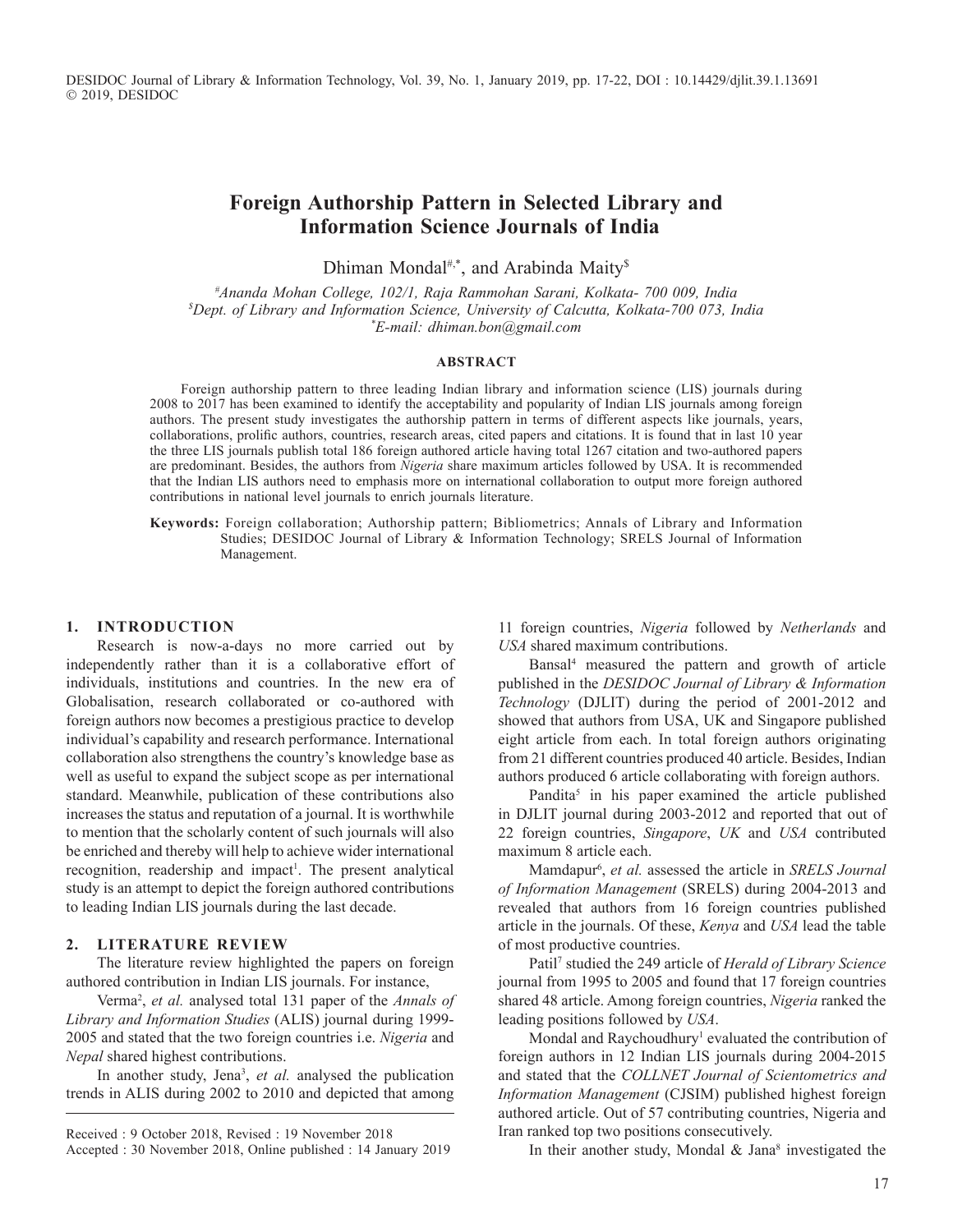collaboration trend of three leading Indian LIS journals during 2012-2017 and showed that foreign LIS authors contributed 115 article. Furthermore, the Indian LIS authors collaborated with foreign authors to produce 11 article.

The literature review demonstrates the trend of foreign authors' contribution in different Indian LIS journals. However, the extent of contribution varies from time to time and from one journal to another journal. Hence, the present study evaluates the leading Indian LIS journals on the basis of foreign authorship trend.

# **3. Objectives of the study**

The present study highlights the foreign authors' contribution in leading Indian LIS journals to find out their publication behavior, trend and impact. The main objectives are as follows

- Report the journal and year wise distribution of the article
- Illustrate the authorship pattern and collaboration trend,
- Reveal most prolific authors
- Identify most productive countries and research areas
- Depict the most cited papers and
- Examine the citation details.

# **4. Data source, limitations and methodology**

The present bibliometric study is restricted to research 'article' publications of foreign affiliated authors in three leading Indian LIS journals during the period of 2008 to 2017. The study considers only those article where at least one author appears from foreign country. However, the article by the popular Indian author 'B. K. Sen' have been excluded from the selected article though sometimes he used foreign affiliation. The author is well known to all of the LIS professionals as one of the great Indian authors. Furthermore, it is found that few authors have used more than one affiliation. In those cases, only first affiliation has been selected for consideration.

The three leading Indian LIS journals<sup>9</sup> are *Annals of Library and Information Studies*, *DESIDOC Journal of Library & Information Technology* and *SRELS Journal of Information Management*. These promising journals have long traditional history of scholarly publications in Indian LIS discipline and have completed the volumes of 65, 38, and 55 respectively in the year 2018.

Total 186 article have been taken up for the study and manually retrieved from the archive of the respective journals website<sup>10-12</sup>. Then the bibliographical details have been collected and saved to MS-Excel file. The data are then analysed and presented in tabular and graphical format for interpretation. Further, the Google Scholar online database<sup>13</sup> has also been consulted during 2nd week of August, 2018 to get the citation impact of the article.

### **5. Results and discussions**

The analysed data are categorised and interpreted in respect of different criteria like journals, years, collaborations, prolific authors, countries, research areas, cited papers, citations.

### **5.1 Journal wise Distribution of Article**

Table 1 reveals the contribution of foreign authors to leading Indian LIS journals. During the study period, the three LIS journals publish total 186 article which also received a total of 1267 citation having average citations of 6.81 per article and h-index of 16. Of these, 23 article are produced by foreign authors collaborated with Indian authors and the remaining article i.e. 163 are written by the foreign affiliated authors. The DJLIT journal publishes maximum number of 77 foreign authored article whereas the SRELS journal share minimum of 39 article.

| Table 1. Distribution of articles by journals |  |  |
|-----------------------------------------------|--|--|
|                                               |  |  |

| <b>Journals</b>               | Foreigner co-<br>authored with Indian<br>authors | Foreign<br>authored<br>articles | <b>Total</b><br>articles |
|-------------------------------|--------------------------------------------------|---------------------------------|--------------------------|
| <b>ALIS</b>                   | 03                                               | 67                              | 70                       |
| <b>DJLIT</b>                  | 11                                               | 66                              | 77                       |
| <b>SRELS</b>                  | 09                                               | 30                              | 39                       |
| Total                         | 23                                               | 163                             | 186                      |
| Times cited                   | 103                                              | 1164                            | 1267                     |
| Avg. citations<br>per article | 4.48                                             | 7.14                            | 6.81                     |
| h-index                       | 0.5                                              | 16                              | 16                       |

# **5.2 Year wise Distribution of Article**

Table 2 and Fig. 1 illustrate the data related to years and their share of the total number of article. Out of 186 article, highest numbers of 32 article (17.20 %) have been published in the year 2013 followed by 24 article (12.90 %) in 2008 and 23 article (12.36 %) in 2017. Further, 24 article published in 2008 receive maximum an average citation of 19.37 per article with h-index of 8. Hence, during the last 10 year, an overall fluctuating trend has been seen in the foreign authored publication trend.

**Table 2. Distribution of articles by years**

| Year  | No. of<br>articles | $%$ of<br>articles | <b>Times</b><br>cited | Avg.<br>citations per<br>article | h-index |
|-------|--------------------|--------------------|-----------------------|----------------------------------|---------|
| 2008  | 24                 | 12.90              | 465                   | 19.37                            | 8       |
| 2009  | 07                 | 3.76               | 53                    | 7.57                             | 5       |
| 2010  | 12                 | 6.45               | 110                   | 9.16                             | 6       |
| 2011  | 20                 | 10.75              | 263                   | 13.15                            | 10      |
| 2012  | 18                 | 9.7                | 127                   | 7.05                             | 07      |
| 2013  | 32                 | 17.20              | 100                   | 3.12                             | 05      |
| 2014  | 17                 | 9.14               | 71                    | 4.17                             | 05      |
| 2015  | 17                 | 9.14               | 58                    | 3.411                            | 05      |
| 2016  | 16                 | 8.60               | 09                    | 0.56                             | 02      |
| 2017  | 23                 | 12.36              | 11                    | 0.48                             | 02      |
| Total | 186                | 100                | 1267                  | 6.81                             | 16      |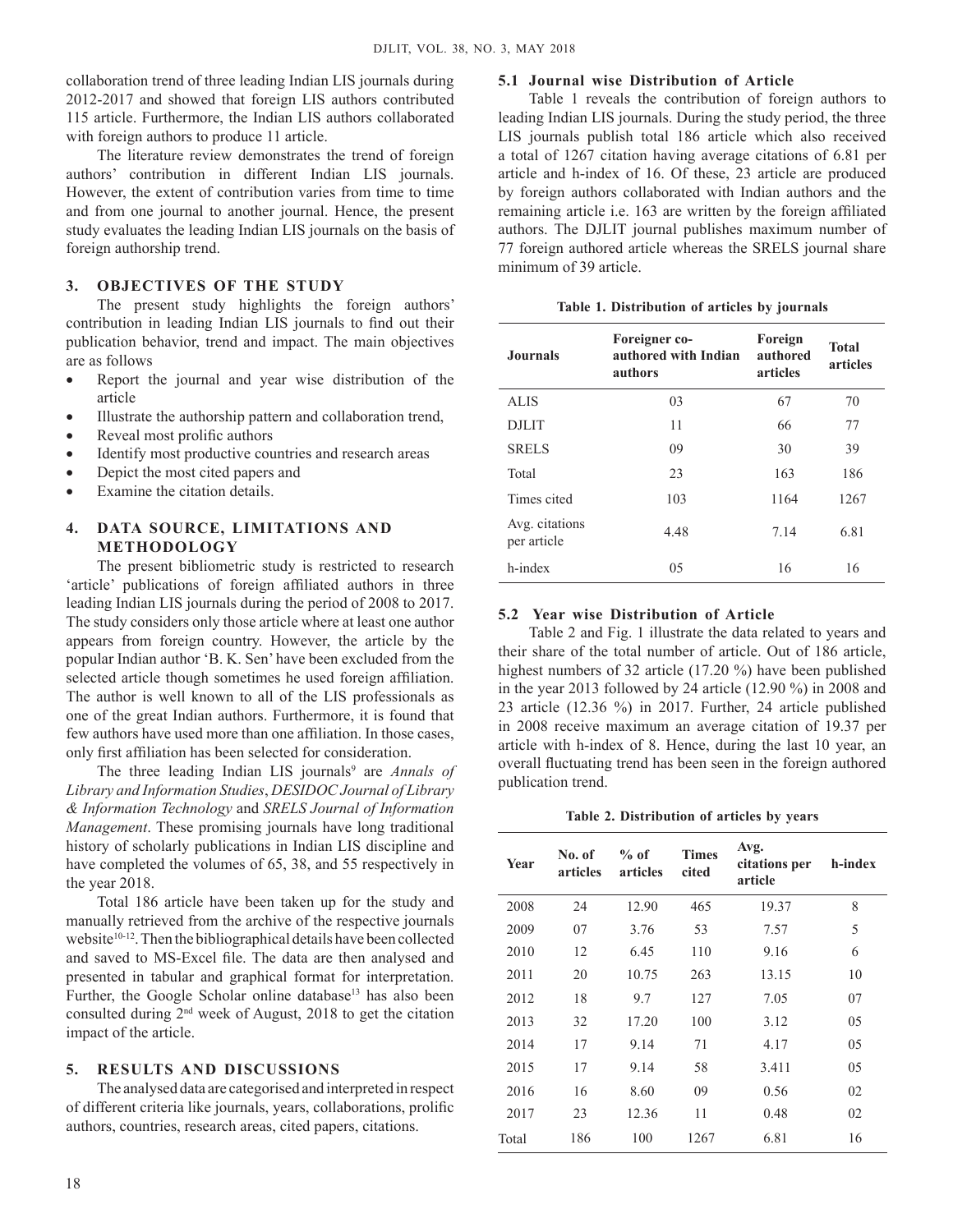

**Figure 1. Year wise distribution of articles.**

### **5.3 Journal wise Distribution of Authorship Pattern and Collaboration Trend**

Table 3 sketches the authorship pattern and collaboration trend of the foreign authored contributions. Out of total 186 articles, highest numbers of 73 article (39.25 %) are twoauthored followed by single authored with 69 (37.1 %) article and three authored with 25 article (13.44 %). However, more than four authored contributions are found quite less. The Collaborative Index (CI) and the Collaborative Coefficient (CC) are found maximum i.e. 2.06 and 0.39 respectively in 70 articles of ALIS journal whereas the collaboration trend has been found minimum in DJLIT articles.

**Table 3. Collaboration trend by journals**

|                    | Authorship    |       |              |      |             |                | <b>Total</b> |           |      |
|--------------------|---------------|-------|--------------|------|-------------|----------------|--------------|-----------|------|
| <b>Journals</b>    | <b>Single</b> | Two   | <b>Three</b> | Four | <b>Five</b> | <b>Six</b>     | articles     | <b>CI</b> | CC   |
| <b>ALIS</b>        | 22            | 33    | 9            | 2    | 3           | 1              | 70           | 2.06      | 0.39 |
| <b>DJLIT</b>       | 31            | 28    | 10           | 6    | 2           | $-$            | 77           | 1.96      | 0.34 |
| <b>SRELS</b>       | 16            | 12    | 6            | 4    | 1           | $-$            | 39           | 2.02      | 0.35 |
| $Total =$          | 69            | 73    | 25           | 12   | 6           | $\overline{1}$ | 186          | 2.01      | 0.36 |
| $%$ of<br>articles | 37.1          | 39.25 | 13.44        | 6.45 | 3.22        | 0.54           | 100          |           |      |

**Table 4. Most prolific authors who contributed at least 4 article**

| <b>Authors</b>                 | Country   | No of<br>articles | <b>Distribution</b><br>of articles           | <b>Times</b><br>cited | Avg.<br>citations<br>per paper |
|--------------------------------|-----------|-------------------|----------------------------------------------|-----------------------|--------------------------------|
| Chennupati K<br>Ramaiah        | India     | 05                | DILIT(5)                                     | 33                    | 6.6                            |
| Constantine<br>Matoke Nyamboga | Kenya     | 05                | SRELS $(5)$                                  | 02                    | 0.4                            |
| Raymond Wafula<br>Ongus        | Kenya     | 05                | SRELS $(5)$                                  | 02                    | 0.4                            |
| Pradeepa<br>Wijetunge          | Sri Lanka | 04                | ALIS $(3)$ ,<br>DILIT(1)                     | 16                    | 04                             |
| Ronald Rousseau                | Belgium   | 04                | ALIS $(2)$ ,<br>DJLIT $(1)$ ,<br>SRELS $(1)$ | 27                    | 6.75                           |
| Wole M. Olatokun               | Nigeria   | 04                | ALIS(4)                                      | 23                    | 5.75                           |

The mathematical formula for calculation of collaboration tools are as follows<sup>14</sup>.

Collaborative Index (CI) = 
$$
\frac{\sum_{j=1}^{K} j \cdot f_j}{N}
$$

where *j* is number of author(s),  $f_j$  is the number of *j-* authored research papers published in a discipline during a certain period of time, *N* is the total number of research papers published in a discipline

during a certain period of time and *K* is the greatest number of collaborated authors per paper in a discipline.

Collaborative Coefficient (CC) = 
$$
\sum_{1-\frac{j=1}{N}}^{K} \left(\frac{1}{j}\right) f_j
$$

where *j* is number of author(s),  $f_j$  is the number of *j*authored research papers, *N* is the total number of research papers and *K* is the greatest number of authors per paper.

#### **5.4 Most Prolific Authors**

Table 4 reveals the most prolific authors who contributed minimum 04 article during the study period. Out of most productive 6 author, Chennupati K Ramaiah, the Indian author

> collaborates with foreign affiliated authors and contributes maximum of 5 article in *DJLIT* journal. Meanwhile, two authors from Kenya i.e. Constantine Matoke Nyamboga and Raymond Wafula Ongus also share 5 article each in *SRELS* journal. However, the article of the great Belgium author i.e. Ronald Rousseau received maximum average citations per paper.

### **5.5 Country wise Distribution of Article**

The leading country-wise distribution of article contributed by foreign authors is depicted in Table 5. The geographical distribution of article is decided on the basis of the address of authors' affiliation mentioned in the article. The authors from *Nigeria* publish highest number of 36 article in leading Indian LIS journals and prefers *ALIS* journal over the other two journals. This is followed by *USA* with 20 article and *Sri Lanka* with 17 article respectively. Nonetheless, the *USA* originated papers cited 367 time with maximum average citations of 18.35 per paper. Few collaborated article come in more than one country.

### **5.6 Most Productive Research Areas**

Figure 2 identifies top 10 most productive sub-domains within LIS research in which research publications carried out. Highest number of 43 article has been carried out in the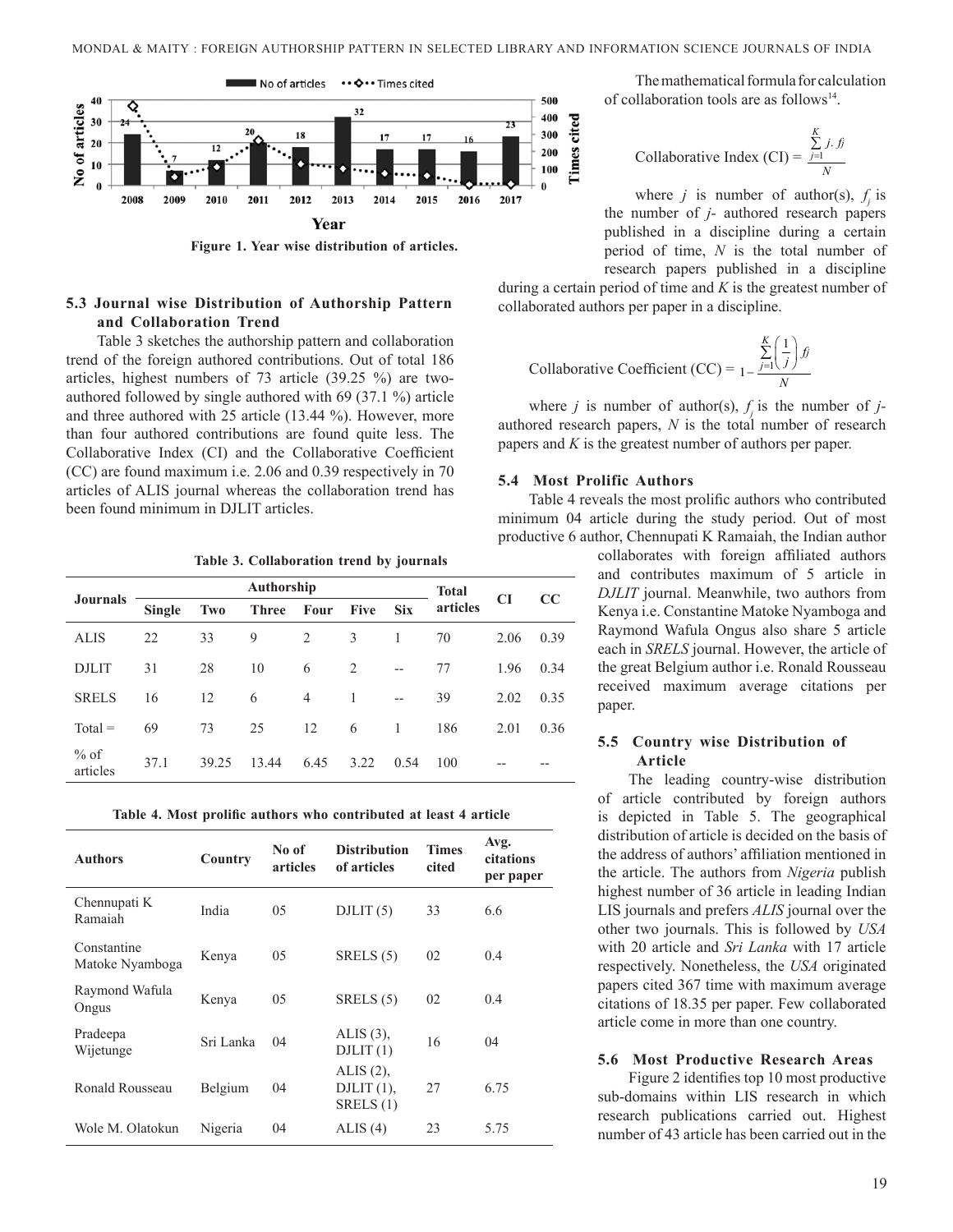|  |  | Table 5. Most prolific countries that contribute at least 6 article |  |  |
|--|--|---------------------------------------------------------------------|--|--|
|  |  |                                                                     |  |  |

| No of<br>Country<br>articles |    | <b>Distribution of articles</b>          | <b>Times</b><br>cited | Avg. citations/<br>paper |
|------------------------------|----|------------------------------------------|-----------------------|--------------------------|
| Nigeria                      | 36 | ALIS (24); DJLIT (10); SRELS (2).        | 162                   | 4.5                      |
| <b>USA</b>                   | 20 | ALIS (6); DJLIT (8); SRELS (6).          | 367                   | 18.35                    |
| Sri Lanka                    | 17 | ALIS (12); DJLIT (1); SRELS (4).         | 73                    | 4.3                      |
| Bangladesh                   | 14 | ALIS (9); DJLIT (4); SRELS (1).          | 132                   | 9.43                     |
| Iran                         | 9  | ALIS (4); DJLIT (2); SRELS (3).          | 26                    | 2.88                     |
| UK                           | 9  | DJLIT $(6)$ ; SRELS $(3)$ .              | 57                    | 6.33                     |
| Singapore                    | 8  | DJLIT (8).                               | 95                    | 11.87                    |
| Belgium                      | 6  | ALIS (4); DJLIT $(1)$ ; SRELS $(1)$ .    | 39                    | 6.5                      |
| Canada                       | 6  | ALIS (2); DJLIT (2); SRELS (2).          | 26                    | 4.33                     |
| Saudi Arabia                 | 6  | DJLIT $(4)$ ; SRELS $(2)$ .              | 36                    | 6                        |
| <b>UAE</b>                   | 6  | ALIS $(1)$ ; DJLIT $(2)$ ; SRELS $(3)$ . | 11                    | 1.83                     |



|  |  | Table 6. Most cited papers |
|--|--|----------------------------|

| <b>Title of the article/Authors</b>                                                                                                                                                | <b>Source Journals</b>                                 | <b>Year</b> | <b>Times</b><br>cited |
|------------------------------------------------------------------------------------------------------------------------------------------------------------------------------------|--------------------------------------------------------|-------------|-----------------------|
| Information Literacy: Essential skills for<br>the information/ Michael B. Eisenberg                                                                                                | DESIDOC Journal of Library<br>& Information Technology | 2008        | 292                   |
| Evaluation of usage of university<br>websites in Bangladesh/Anwarul Islam<br>and Keita Tsuji                                                                                       | DESIDOC Journal of Library<br>& Information Technology | 2011        | 41                    |
| Factors affecting utilisation of electronic<br>health information resources in<br>universities in Uganda/Kinengyere<br>Annet Alison, et al.                                        | Annals of Library and<br><b>Information Studies</b>    | 2012        | 30                    |
| Women's health information needs and<br>information sources: A study of a rural<br>oil palm business community in South-<br>Western Nigeria/ Williams E Nwagwu<br>and Monday Ajama | Annals of Library and<br><b>Information Studies</b>    | 2011        | 29                    |
| Web 2.0 and Libraries: Facts or Myths/<br>Mohammad Aqil, et al.                                                                                                                    | DESIDOC Journal of Library<br>& Information Technology | 2011        | 28                    |

sub-domain of 'Users' study' followed by 20 article in 'Scientometrics/ bibliometrics' area and 18 article in 'Online exhibition'.

# **5.7 Most Cited Papers**

Table 6 presents the 5 most cited papers. Out of 5 most cited papers, 3 article publish in *DJLIT* journal and remaining 2 article publish in *ALIS* journal. The *DJLIT* article on 'Information Literacy' received maximum of 292 citations.

# **5.8 Citation wise Distribution of Article**

 Table 7 illustrates the data related to citation range and their share of the total number of article. Out of total 186 article, highest number of 66 article (35.5 %) cited  $\geq$ 5 - <10 times, followed by 39 article (21) %) with  $\geq 1$  - <5 citation. Only 1 article received more than 200 citations and 49 article (26.34 %) remain uncited. It is seen from the table that almost half of the total article i.e. 47.34 % received within 0-4 citations.

# **5.9 Citation Statistics**

 Table 8 examines the citation details of the foreign authored article. During the study period, the total 186 article have cited 1267 times with an average citation of 6.81 per article and h-index of 16, g-index of 28 and i-10 index of 32. The 77 *DJLIT* journal article received highest

779 citation having maximum of 10.11 average citations per article whereas the 39 *SRELS* journal article receive least citations impact. Moreover, the *DJLIT* article receive maximum h-index, g-index and i-10 index of 13, 25 and 17 respectively.

# **6. Findings**

The findings of the study are reported as follows.

• The leading three Indian LIS journals publish altogether 186 article which also cited 1267 time. Of these, the *DJLIT* journal shares maximum foreign authored article closely followed by *ALIS* journal

• Highest number of 32 article (17.20 %) has been published in the year 2013 whereas minimum in the year 2009 with 7 article (3.76 %)

• Two authorship article are dominant followed by single-authored and three-authored. Overall, the average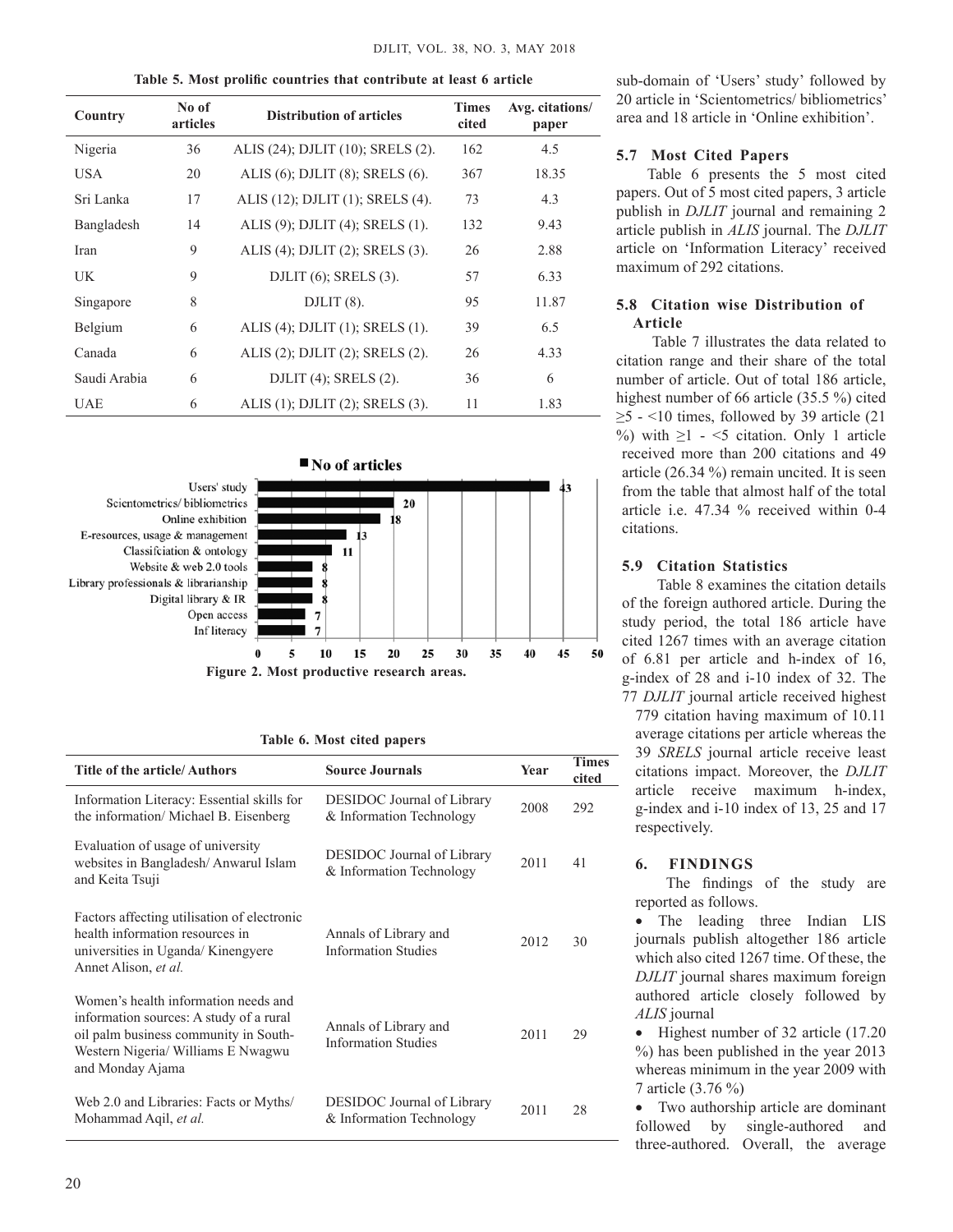|  | Table 7. Citation pattern by articles |  |  |
|--|---------------------------------------|--|--|
|  |                                       |  |  |

| <b>Citation range</b> | No of<br>articles | % articles | Cumulative % |
|-----------------------|-------------------|------------|--------------|
| Uncited               | 49                | 26.34      | 26.34        |
| $>1 - 5$              | 39                | 21         | 47.34        |
| $>5 - 10$             | 66                | 35.5       | 82.84        |
| $>10 - 20$            | 20                | 10.75      | 93.59        |
| $>20 - 30$            | 09                | 4.84       | 98.43        |
| $>30 - 50$            | 02                | 1.07       | 99.5         |
| $>200$ -              | 01                | 0.54       | 100          |
| Total                 | 186               | 100        |              |

Collaborative Index (CI) and the Collaborative Coefficient (CC) are found 2.01 and 0.36 respectively. The average CI and CC indicate the trend towards dominance of multi-authorship collaboration trend among foreign LIS authors

- The Indian author, Chennupati K Ramaiah produces maximum article collaborating with foreign affiliated authors. However, two authors from Kenya i.e. Constantine Matoke Nyamboga and Raymond Wafula Ongus also contribute maximum article
- The authors from Nigeria publish highest number of article followed by USA and Sri Lanka. Conversely, the USA originated papers received maximum average citations
- Foreign authors carried out highest number of research study in the sub-domain of '*Users' study*' followed by '*Scientometrics/ bibliometrics'* area
- Out of top cited papers, the *DJLIT* article on '*Information Literacy*' received maximum number of citations
- Highest number of article (35.5 %) cited in the range of  $\geq$ 5 - <10 times whereas 49 article (26.34 %) remain uncited
- The foreign authored article have cited total 1267 time with an average citations of 6.81 per article and h-index of 16. The *DJLIT* journal article received highest citations whereas the *SRELS* journal article receive least citations impact.

### **7. Conclusions**

The publication scenario highlights the acceptancy and popularity of source journals to the foreign LIS authors. During the last decade, the three LIS journals publish altogether 186 foreign authored contributions with an average of 18.6 article per year and the publication trend portrays an irregular trend

|  | <b>Journals</b> | No of<br>articles | Sum of<br><b>Times cited</b> | Avg.<br>Citations per h-index g-index i-10 index<br>article |    |    |          |
|--|-----------------|-------------------|------------------------------|-------------------------------------------------------------|----|----|----------|
|  | <b>ALIS</b>     | 70                | 442                          | 6.31                                                        | 11 | 16 | 15       |
|  | <b>DJLIT</b>    | 77                | 779                          | 10.11                                                       | 13 | 25 | 17       |
|  | <b>SRELS</b>    | 39                | 46                           | 1.18                                                        | 4  | 04 | $\theta$ |
|  | $Total =$       | 186               | 1267                         | 6.81                                                        | 16 | 28 | 32       |
|  |                 |                   |                              |                                                             |    |    |          |

**Table 8. Citation report**

in the growth curve. Meanwhile, a dismal number of article (12.36 %) are also produced by Indian authors collaborating with foreign authors. Hence, Indian authors should give more attention on international collaboration to attract more foreign authored contributions in national journals to increase the level of internationalisation of Indian LIS journals. In this way the impact of globalisation will also boost the Indian LIS discipline.

The citation impact also points out that the *SRELS* journal literature has been lesser cited compared to other two leading journals. Therefore, the *SRELS* journal may adopt delayed open access policy for its back issues to achieve wider readership, visibility and citation impact.

### **References**

1. Mondal, D. & Raychoudhury, N. Foreign authorship collaboration in Indian LIS journals. *COLLNET J. Scientometrics Inf. Manage.*, 2018, **12**(1), 1-14.

doi: 10.1080/09737766.2017.1332608.

- 2. Verma, N; Tamrakar, R. & Sharma, P. Analysis of contributions in 'Annals of Library and Information Studies'. *Annals Libr. Inf. Stud.*, 2007, **54**(2), 106-111.
- 3. Jena, K.L.; Swain, D.K. & Sahoo, K.C. Annals of Library and Information Studies, 2002–2010: A Bibliometric Study. *Libr. Philos. Pract.*, 2012, 716. http://digitalcommons.unl. edu/libphilprac/716 (accessed on 06 July, 2018).
- 4. Bansal, A. DESIDOC journal of library & information technology: A bibliometric analysis. *DESIDOC J. Libr. Inf. Technol.*, 2013, **33**(5), 412-417.
- 5. Pandita, R. DESIDOC journal of library and information technology: A bibliometric study (2003-12). *E-J. Lib. Philos. Prac.* 2014, 1038. http://digitalcommons.unl.edu/ libphilprac/1038 (accessed on 04 July, 2018).
- 6. Mamdapur, G.M.N.; Rajgoli, I.U.; Chavan, S.M. & Khamitkar, K.S. Bibliometric portrait of srels journal of information management for the period 2004-2013. *Lib. Philos. Pract.* 2014, 1166. http://digitalcommons.unl.edu/ libphilprac/1166 (accessed on 04 July, 2018).
- 7. Patil, S.B. Herald of library science: A bibliometric study. *SRELS J. Inf. Manage.*, 2010, **47**(3), 351-358.
- 8. Mondal, D. & Jana, S. Collaborative authorship trend in leading Indian LIS journals. *DESIDOC J. Libr. Inf. Technol.*, 2018, **38**(5), 320-325.
- 9. Sen, B.K. Top 7 Indian journals. *Annals Libr. Inf. Stud.*, 2014, **61**(3), 253-256.
- 10. http://nopr.niscair.res.in/handle/123456789/66 (accessed on 20 May, 2018).



12. http://www.srels.org/index.php/sjim/issue /archive (accessed on 20 June, 2018).

13. Google scholar. www.scholar.google. co.in (accessed on 13 August, 2018).

14. Ajiferuke, I.; Burell, Q. & Tague, J. Collaborative coefficient: A single measure of the degree of collaboration in research. *Scientometrics*, 1988, **14**(5-6), 421-433.